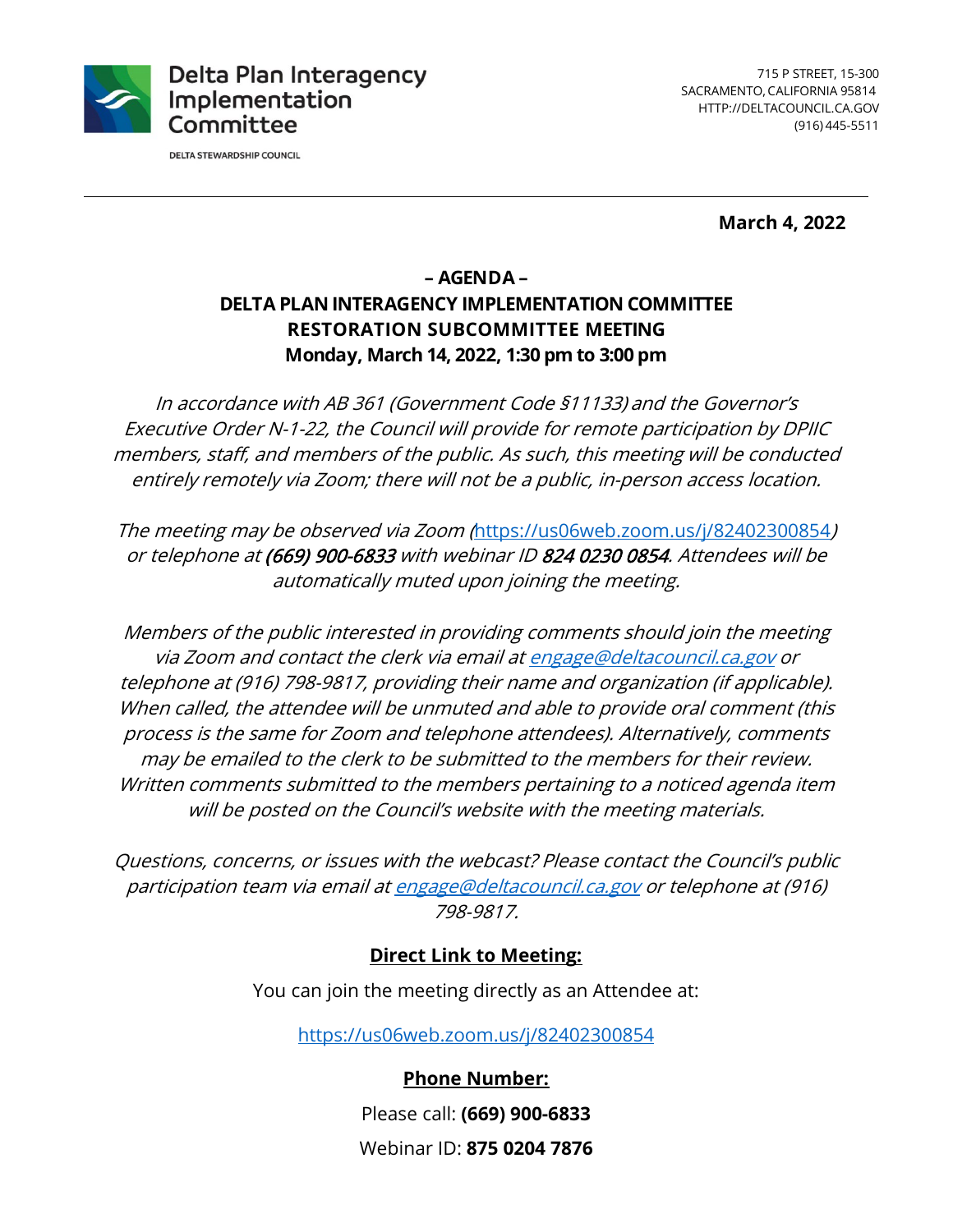The agenda items may be considered in a different order pursuant to the determination of the co-facilitators. At the discretion of the co- facilitators, all items appearing on this agenda, whether or not expressly listed for action, may be deliberated upon and may be subject to action.

### **1. Welcome and Introductions**

Restoration Subcommittee members will have the opportunity to introduce themselves, share the first Delta restoration project in which they were engaged, and comment on the summary of the January 31, 2022, Restoration Subcommittee meeting.

# **2. DPIIC Restoration Subcommittee Vision and Focus**

Restoration Subcommittee members will discuss and potentially adopt a vision statement and goals for the Subcommittee.

 Subcommittee Action: The Subcommittee will 1) discuss the adoption of a vision statement and initial set of goals to be presented to the Delta Plan Interagency Implementation Committee for endorsement at its March 28 meeting; and 2) form a work group to develop a draft work plan to be discussed and potentially adopted at future Subcommittee meetings.

# **3. Delta Restoration Forum**

 Subcommittee members will hear reflections on past efforts to engage with Delta communities on restoration and strategize about a spring Delta restoration forum.

Subcommittee Action: The Subcommittee will form a work group to plan a spring Delta restoration forum.

# **4. Closing Remarks and Committee Business**

Restoration Subcommittee members may discuss Restoration Subcommittee business and potential highlights of the next Restoration Subcommittee meeting, tentatively scheduled for May 2022.

# **5. Public Comment**

# **ADJOURN**